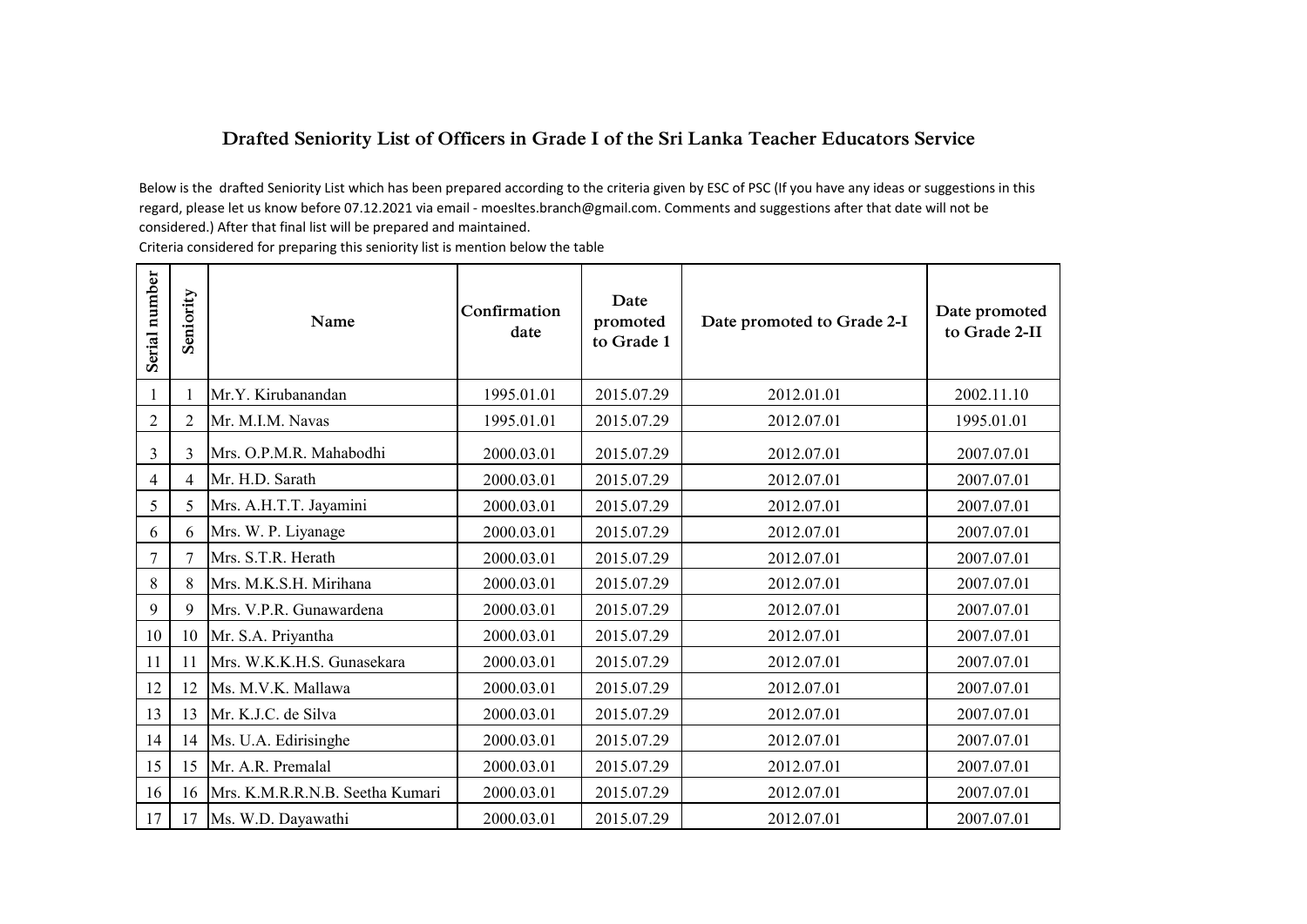| Serial number | Seniority | Name                        | Confirmation<br>date | Date<br>promoted<br>to Grade 1 | Date promoted to Grade 2-I | Date promoted<br>to Grade 2-II |
|---------------|-----------|-----------------------------|----------------------|--------------------------------|----------------------------|--------------------------------|
| 18            | 18        | Mrs.G.P. Matara Arachchi    | 2000.03.01           | 2015.07.29                     | 2012.07.01                 | 2007.07.01                     |
| 19            | 18        | Mr. W.M.G. Gunathilake      | 2000.03.01           | 2015.07.29                     | 2012.07.01                 | 2007.07.01                     |
| 20            | 20        | Mr. P.V. Lal Kumara         | 2000.03.01           | 2015.07.29                     | 2012.07.01                 | 2007.07.01                     |
| 21            | 21        | Mr. H.M.K. Herath           | 2000.03.01           | 2015.07.29                     | 2012.07.01                 | 2007.07.01                     |
| 22            | 22        | Mr. E.A.U. Jayalath         | 2000.03.01           | 2015.07.29                     | 2012.07.01                 | 2007.07.01                     |
| 23            | 23        | Mrs. M.R.I.K. Rathnayake    | 2000.03.01           | 2015.07.29                     | 2012.07.01                 | 2007.07.01                     |
| 24            | 24        | Mrs. S.R. Tennakoon         | 2000.03.01           | 2015.07.29                     | 2012.07.01                 | 2007.07.01                     |
| 25            | 25        | Mrs. A.M.D.U. Srimathi      | 2000.03.01           | 2015.07.29                     | 2012.07.01                 | 2007.07.01                     |
| 26            | 26        | Mrs. S.N.K. Nanayakkara     | 2000.05.15           | 2015.07.29                     | 2012.07.01                 | 2007.07.01                     |
| 27            | 27        | Mrs. G.N.C. Silva           | 2000.03.01           | 2015.07.29                     | 2012.07.01                 | 2007.07.01                     |
| 28            | 28        | Mrs. B.A. Kanthi            | 2000.03.01           | 2015.07.29                     | 2013.01.01                 | 2007.07.01                     |
| 29            | 29        | Mrs. R.D. Nayanakanthi      | 2000.03.01           | 2015.07.29                     | 2013.01.01                 | 2007.07.01                     |
| 30            | 30        | Mr. S.R.D.K.K. Mahindasena  | 2000.03.01           | 2015.07.29                     | 2013.01.01                 | 2008.01.01                     |
| 31            | 31        | Ms. I.P. Weerakkody         | 2001.06.15           | 2015.07.29                     | 2013.07.01                 | 2008.07.01                     |
| 32            | 32        | Mr. M.C. Perera             | 2001.06.15           | 2015.07.29                     | 2013.07.01                 | 2008.07.01                     |
| 33            | 33        | Mr. E.M.D.K.P. Edirisinghe  | 2000.03.01           | 2015.07.29                     | 2013.07.01                 | 2007.07.01                     |
| 34            | 34        | Mrs. W.M.Y.P.K. Seneviratne | 1995.01.01           | 2015.07.29                     |                            | 1995.01.01                     |
| 35            | 34        | Mrs. R.S.K. Abeynayake      | 1995.01.01           | 2015.07.29                     |                            | 1995.01.01                     |
| 36            | 36        | Mrs. A.G.B. Kumarihamy      | 1995.01.02           | 2015.07.29                     | $\overline{\phantom{0}}$   | 1995.01.01                     |
| 37            | 37        | Mrs. W. Pushpa              | 2000.03.01           | 2015.07.29                     |                            | 2007.07.01                     |
| 38            | 38        | Mr. T.Y.J. Rupasinghe       | 2000.03.01           | 2015.07.29                     |                            | 2007.07.01                     |
| 39            | 39        | Mr. R. Prasad Gunathilake   | 2000.03.01           | 2015.07.29                     |                            | 2007.07.01                     |
| 40            | 40        | Mrs. Y.H.N. Dharmasena      | 2000.03.01           | 2015.07.29                     |                            | 2007.07.01                     |
| 41            | 41        | Mr. W.G. Ananda             | 2000.03.01           | 2015.07.29                     |                            | 2007.07.01                     |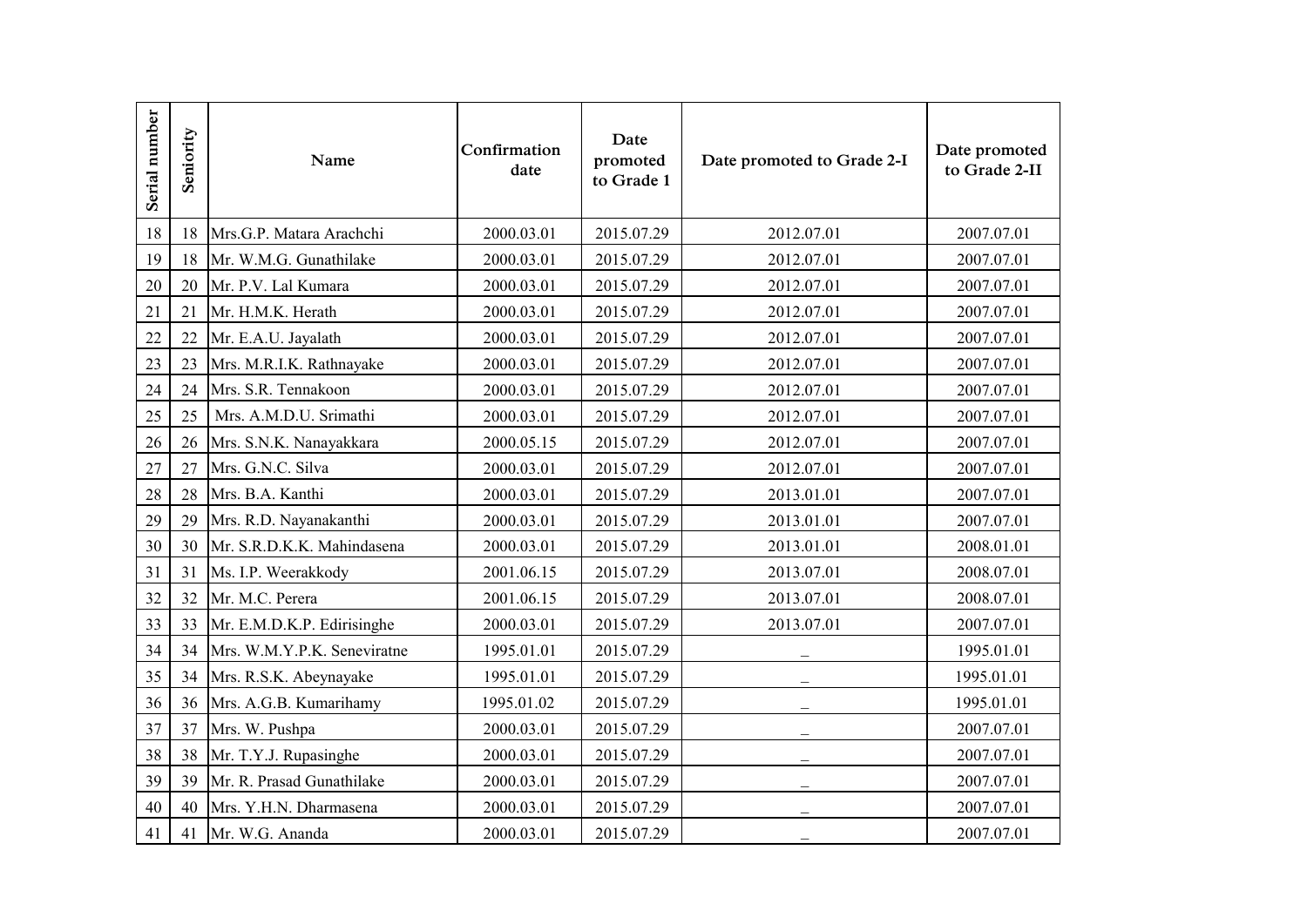| Serial number | Seniority | Name                        | Confirmation<br>date | Date<br>promoted<br>to Grade 1 | Date promoted to Grade 2-I | Date promoted<br>to Grade 2-II |
|---------------|-----------|-----------------------------|----------------------|--------------------------------|----------------------------|--------------------------------|
| 42            | 41        | Mrs. L.R. Jayawardana       | 2000.03.01           | 2015.07.29                     |                            | 2007.07.01                     |
| 43            | 41        | Mr. R.K. Ashoka             | 2000.03.01           | 2015.07.29                     |                            | 2007.07.01                     |
| 44            | 41        | Ms.M.D.P. Shanthi           | 2000.03.01           | 2015.07.29                     |                            | 2007.07.01                     |
| 45            | 41        | Mrs. A.M. Wijetunga         | 2000.03.01           | 2015.07.29                     |                            | 2007.07.01                     |
| 46            | 41        | Mr. N.H.T.G. Fonseka        | 2000.03.01           | 2015.07.29                     |                            | 2007.07.01                     |
| 47            | 41        | Mr. D.M.R. Dissanayake      | 2000.03.01           | 2015.07.29                     |                            | 2007.07.01                     |
| 48            | 41        | Mr.M.G. Sumanasena          | 2000.03.01           | 2015.07.29                     |                            | 2007.07.01                     |
| 49            | 41        | Mrs. H.D. Rajapaksha        | 2000.03.01           | 2015.07.29                     | $\overline{\phantom{0}}$   | 2007.07.01                     |
| 50            | 50        | Mr. G.S Amarasinghe         | 2000.03.01           | 2015.07.29                     |                            | 2007.07.01                     |
| 51            | 51        | Mrs. R.G.R. Damayanthi      | 2000.03.01           | 2015.07.29                     |                            | 2007.07.01                     |
| 52            | 51        | Mr. K.A Chandradasa         | 2000.03.01           | 2015.07.29                     |                            | 2007.07.01                     |
| 53            | 51        | Mrs. V.P.S. Weerasinghe     | 2000.03.01           | 2015.07.29                     |                            | 2007.07.01                     |
| 54            | 54        | Mrs. D.R. Gamage            | 2000.03.01           | 2015.07.29                     |                            | 2007.07.01                     |
| 55            | 55        | Mrs. M.K. Pathmini de Silva | 2000.03.01           | 2015.07.29                     |                            | 2007.07.01                     |
| 56            | 56        | Mr. H.P.R. Tilakaratne      | 2000.03.01           | 2015.07.29                     | $\overline{\phantom{0}}$   | 2007.07.01                     |
| 57            | 56        | Mr.L.A.A. Nimiratne         | 2000.03.01           | 2015.07.29                     |                            | 2007.07.01                     |
| 58            | 56        | Mr.R.S. Keerawella          | 2000.03.01           | 2015.07.29                     |                            | 2007.07.01                     |
| 59            | 56        | Mrs. D.N.A. Samarasinghe    | 2000.03.01           | 2015.07.29                     |                            | 2007.07.01                     |
| 60            | 56        | Mrs. Chithra Edussuriya     | 2000.03.01           | 2015.07.29                     |                            | 2007.07.01                     |
| 61            | 61        | Mrs. C.R. Vidanapathirana   | 2000.03.14           | 2015.07.29                     |                            | 2007.07.01                     |
| 62            | 62        | Mr. D.G. Wijesinghe         | 2000.03.01           | 2015.07.29                     |                            | 2008.01.01                     |
| 63            | 63        | Mr. D.A.G. Dissanayake      | 2000.03.01           | 2015.07.29                     |                            | 2008.01.01                     |
| 64            | 64        | Mr. T. Arivalagan           | 2001.06.15           | 2015.07.29                     |                            | 2008.07.01                     |
| 65            | 65        | Mr. V.M. Ariyapala          | 2001.06.15           | 2015.07.29                     |                            | 2008.07.01                     |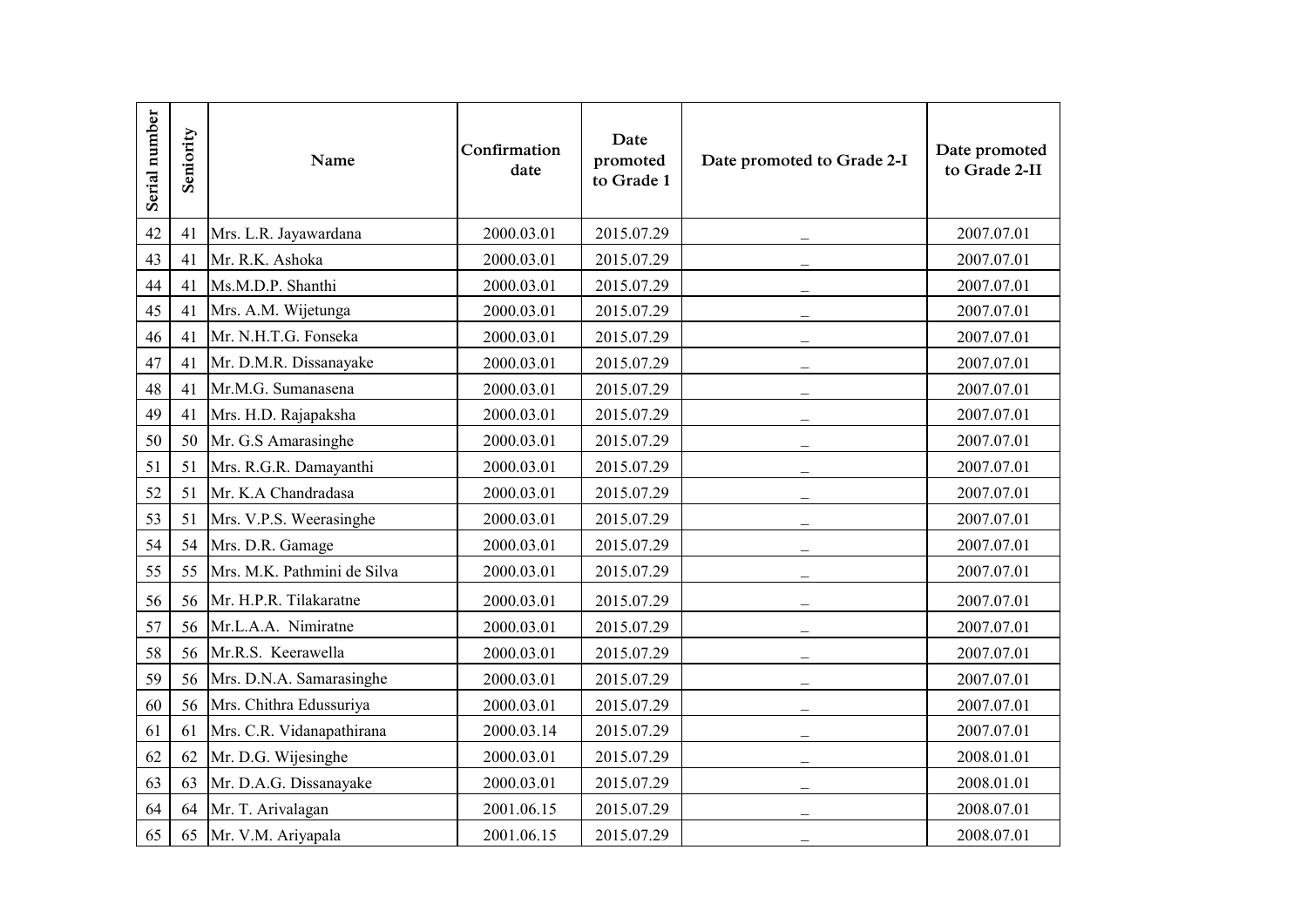| Serial number | Seniority | Name                         | Confirmation<br>date | Date<br>promoted<br>to Grade 1 | Date promoted to Grade 2-I | Date promoted<br>to Grade 2-II |
|---------------|-----------|------------------------------|----------------------|--------------------------------|----------------------------|--------------------------------|
| 66            | 66        | Mr. R. Logeshwaran           | 2001.02.12           | 2015.07.29                     |                            | 2008.07.01                     |
| 67            | 67        | Mr. M.C. Junaid              | 2001.06.15           | 2015.07.29                     |                            | 2008.07.01                     |
| 68            | 67        | Mrs. C.S. Wickramasinghe     | 2001.06.15           | 2015.07.29                     |                            | 2008.07.01                     |
| 69            | 69        | Mr. T. Jayakandeepan         | 2001.02.09           | 2015.07.29                     |                            | 2008.07.01                     |
| 70            | 69        | Mr.T. Kanesharatnam          | 2001.02.09           | 2015.07.29                     |                            | 2008.07.01                     |
| 71            | 71        | Mr. W.S.M.H.A.W.S. Amunugama | 2001.06.15           | 2015.07.29                     |                            | 2008.07.01                     |
| 72            | 72        | Mr. S. Paramanandan          | 2001.02.09           | 2015.07.29                     |                            | 2008.07.01                     |
| 73            | 72        | Mr. G. Kamalakumar           | 2001.02.09           | 2015.07.29                     |                            | 2008.07.01                     |
| 74            | 74        | Mrs. W. Manivannan           | 2001.02.16           | 2015.07.29                     |                            | 2008.07.01                     |
| 75            | 75        | Mr. P.U.S. Kumara            | 2001.06.15           | 2015.07.29                     |                            | 2008.07.01                     |
| 76            | 75        | Mrs. G. Muralitharan         | 2001.06.15           | 2015.07.29                     |                            | 2008.07.01                     |
| 77            | 75        | Mrs. G.P.N. Pushpamali       | 2001.06.15           | 2015.07.29                     |                            | 2008.07.01                     |
| 78            | 78        | Mr. S. Manoharan             | 2001.02.05           | 2015.07.29                     |                            | 2008.07.01                     |
| 79            | 79        | Mr.S.N.A. Aroos              | 2001.02.09           | 2015.07.29                     |                            | 2008.07.01                     |
| 80            | 80        | Ms. Selvamalar Selvaraja     | 2001.02.14           | 2015.07.29                     |                            | 2008.07.01                     |
| 81            | 81        | Mr. K. Punyamoorthy          | 2001.02.15           | 2015.07.29                     |                            | 2008.07.01                     |
| 82            | 82        | Mrs. L.D.W. Gamage           | 2001.06.15           | 2015.07.29                     | $\overline{\phantom{0}}$   | 2008.07.01                     |
| 83            | 82        | Mrs. P.G.N.K. Kusumsiri      | 2001.06.15           | 2015.07.29                     |                            | 2008.07.01                     |
| 84            | 82        | Mrs. N.C. Abeyratne          | 2001.06.15           | 2015.07.29                     |                            | 2008.07.01                     |
| 85            | 82        | Mr. A.Farook                 | 2001.06.15           | 2015.07.29                     |                            | 2008.07.01                     |
| 86            | 82        | Mrs. W.Y. Weerakoon          | 2001.06.15           | 2015.07.29                     |                            | 2008.07.01                     |
| 87            | 87        | Mr.M.I.Jauffer               | 2001.02.09           | 2015.07.29                     |                            | 2008.07.01                     |
| 88            | 87        | Rev. M. Saranapala Thero     | 2001.06.15           | 2015.07.29                     |                            | 2008.07.01                     |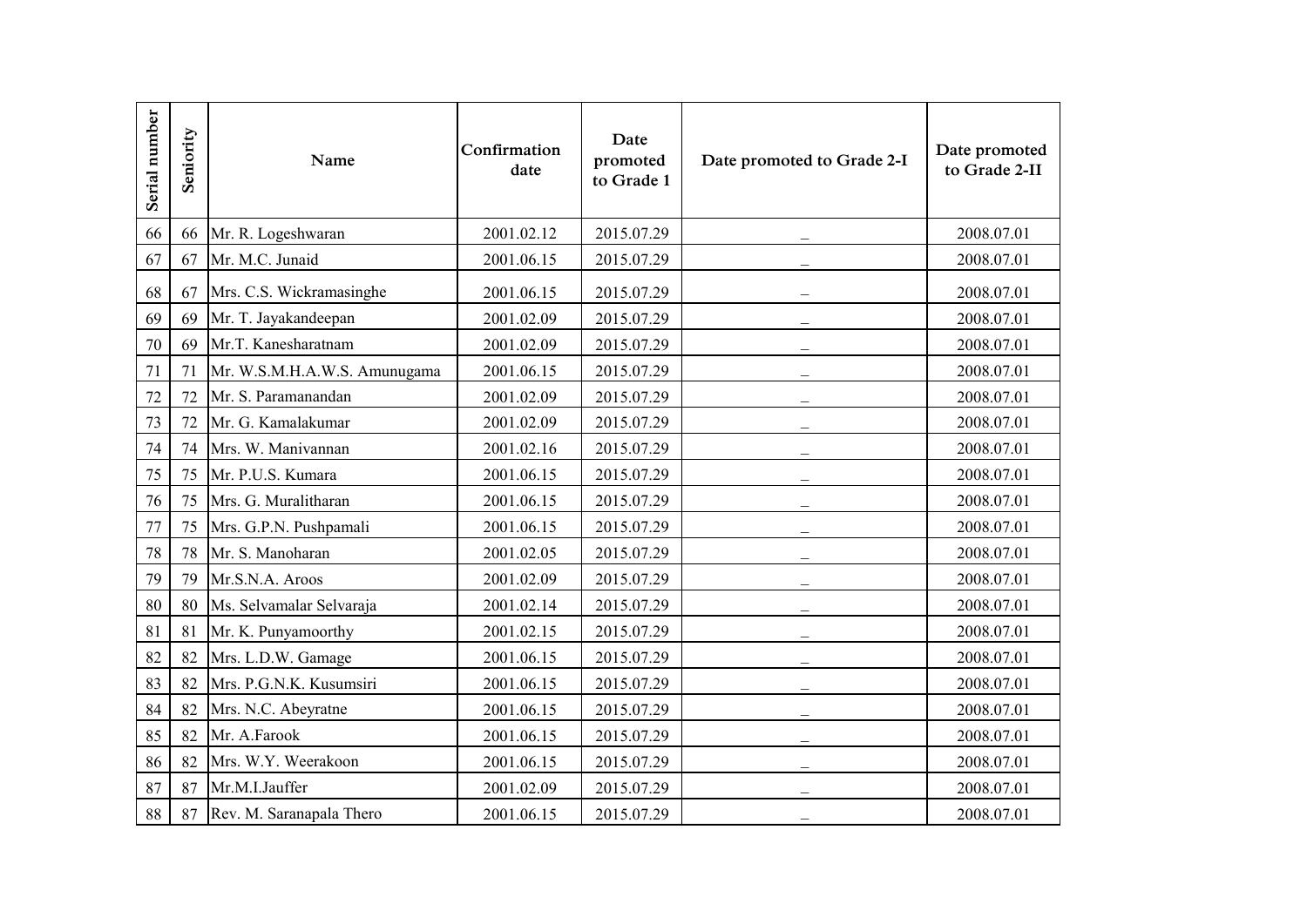| Serial number | Seniority | Name                            | Confirmation<br>date | Date<br>promoted<br>to Grade 1 | Date promoted to Grade 2-I | Date promoted<br>to Grade 2-II |
|---------------|-----------|---------------------------------|----------------------|--------------------------------|----------------------------|--------------------------------|
| 89            | 89        | Mr. K. Thurairajasingam         | 2001.02.12           | 2015.07.29                     |                            | 2008.07.01                     |
| 90            | 90        | Ms. D.A.P. Jayasinghe           | 2001.06.15           | 2015.07.29                     |                            | 2008.07.01                     |
| 91            | 90        | Mrs. L.D. Gunathileke           | 2001.06.15           | 2015.07.29                     |                            | 2008.07.01                     |
| 92            | 90        | Ms. I.M. Ratnayake              | 2001.06.15           | 2015.07.29                     |                            | 2008.07.01                     |
| 93            | 90        | Mrs. S. Kanagasabe              | 2001.06.15           | 2015.07.29                     |                            | 2008.07.01                     |
| 94            | 90        | Mrs. A.M.W.K.K. Alahakoon       | 2001.06.15           | 2015.07.29                     |                            | 2008.07.01                     |
| 95            | 90        | Mrs. M.L.D Thummodara           | 2001.06.15           | 2015.07.29                     | $\overline{\phantom{0}}$   | 2008.07.01                     |
| 96            | 90        | Mrs. J.K.L.A. Lakmini           | 2001.06.15           | 2015.07.29                     |                            | 2008.07.01                     |
| 97            | 90        | Mrs. I. Weerasinghe             | 2001.06.15           | 2015.07.29                     |                            | 2008.07.01                     |
| 98            | 98        | Mrs. Bhavani Logeswaran         | 2001.02.12           | 2015.07.29                     |                            | 2008.07.01                     |
| 99            | 99        | Mr. A.J. Basnagoda              | 2001.06.15           | 2015.07.29                     |                            | 2008.07.01                     |
| 100           | 100       | Mrs. W.L.P.G. Karunathilaka     | 2001.06.15           | 2016.01.01                     | 2014.01.01                 | 2009.01.01                     |
| 101           |           | 101 Ms. S.M. Kongahage          | 2001.06.15           | 2016.01.01                     |                            | 2009.01.01                     |
| 102           |           | 102 Mrs. K.H.N. Damayanthi      | 2001.06.15           | 2016.01.01                     |                            | 2009.01.01                     |
| 103           | 102       | Mrs. D.D. Rupasinghe            | 2001.06.15           | 2016.01.01                     |                            | 2009.01.01                     |
| 104           |           | 104 Mrs. G.M. Wadanambi         | 2000.03.01           | 2016.07.01                     |                            | 2009.07.01                     |
| 105           |           | 105 Mrs. A.A.D.D. Amaratunga    | 2001.06.15           | 2016.07.01                     |                            | 2009.07.01                     |
| 106           |           | 106 Mrs.C.K. Jayamanne          | 2001.07.18           | 2016.07.01                     |                            | 2009.07.01                     |
| 107           |           | 107 Mrs. K.J.W. Priyangika      | 2001.09.27           | 2016.07.01                     | $\overline{\phantom{0}}$   | 2009.07.01                     |
| 108           | 108       | Mrs. G.A.S.C. Senadheera        | 2001.06.15           | 2016.07.01                     | $\overline{\phantom{0}}$   | 2009.07.01                     |
| 109           |           | 109 Mr. H.S. Muthukumara        | 2001.07.13           | 2017.01.01                     |                            | 2010.01.01                     |
| 110           |           | 110 Mrs. T.S.K. Pussadeniya     | 2001.06.15           | 2017.01.01                     |                            | 2010.01.01                     |
| 111           |           | 111 Mr. R.M.P.A Gunathilake     | 2000.03.01           | 2018.01.01                     |                            | 2011.01.01                     |
|               |           | 112 112 Mr. H. Vipula Sri Nanda | 2000.03.01           | 2019.01.01                     |                            | 2012.01.01                     |